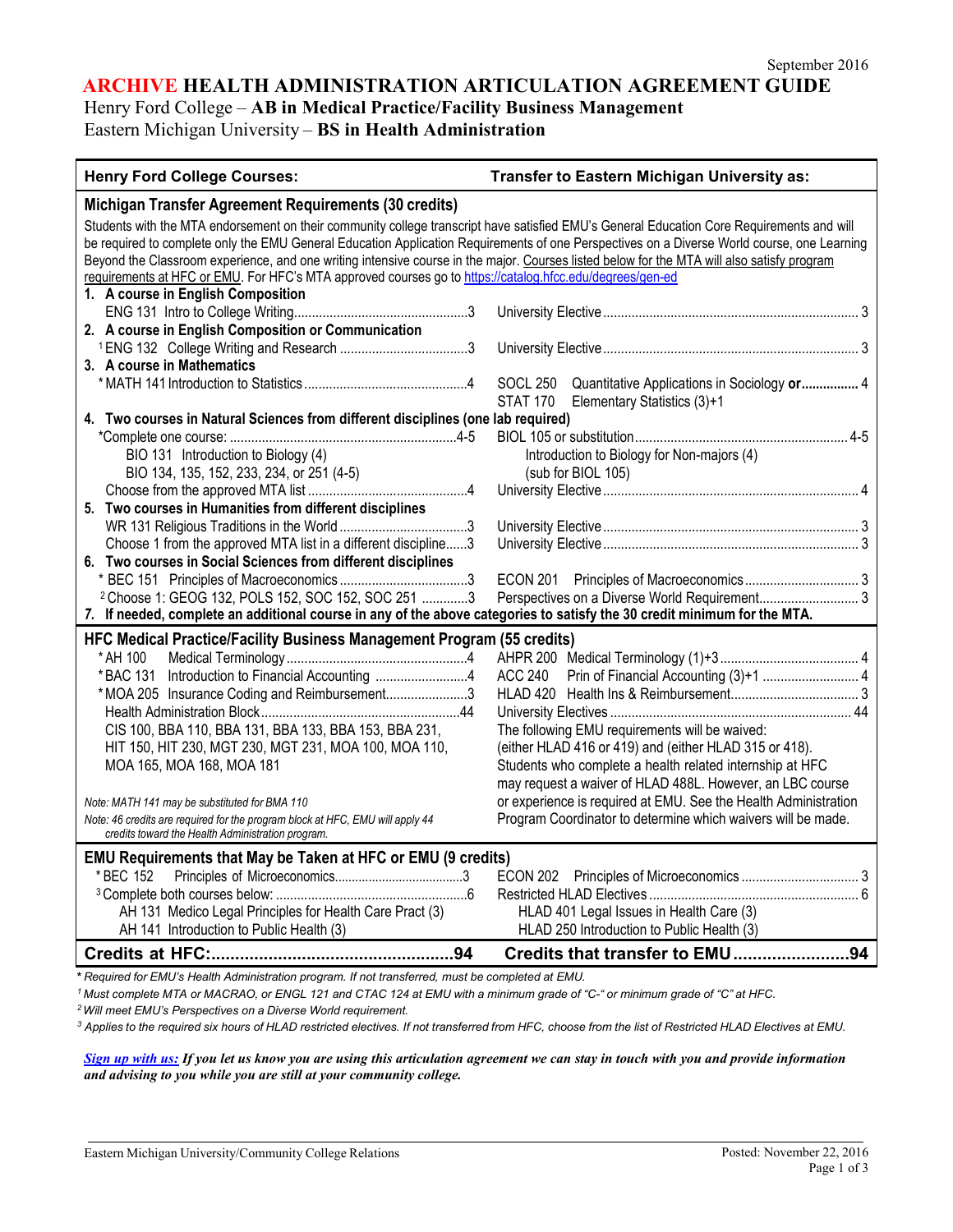## **ARCHIVE HEALTH ADMINISTRATION ARTICULATION AGREEMENT GUIDE**

Henry Ford College – **AB in Medical Practice/Facility Business Management** Eastern Michigan University – **BS in Health Administration**

| <b>Program Admission Requirements:</b><br>1. Completed a minimum of 45 hours of undergraduate<br>coursework at an accredited institution of higher learning with a<br>minimum cumulative grade point average of 2.5.<br>2. Completed the MTA or MACRAO agreement (or WRTG 121<br>and CTAC 124 with a minimum grade of a "C-" at EMU or<br>minimum grade of "C" at the community college.<br>3. Students who do not have the minimum GPA to be admitted<br>into the major may petition the program director in writing to<br>request probationary admission to the major. Applications are<br>considered on a case-by-case basis.                                                                                                                                    | Suggested sequence for completing the program<br>at the HFC University Center<br>Fall<br>(6 credits)<br>Winter<br>(9 credits)<br>HLAD 310<br><b>ECON 436</b>                                                                                                                                                                                                                                                                                                                                         |
|---------------------------------------------------------------------------------------------------------------------------------------------------------------------------------------------------------------------------------------------------------------------------------------------------------------------------------------------------------------------------------------------------------------------------------------------------------------------------------------------------------------------------------------------------------------------------------------------------------------------------------------------------------------------------------------------------------------------------------------------------------------------|------------------------------------------------------------------------------------------------------------------------------------------------------------------------------------------------------------------------------------------------------------------------------------------------------------------------------------------------------------------------------------------------------------------------------------------------------------------------------------------------------|
| Major Requirements (30-37 credits)                                                                                                                                                                                                                                                                                                                                                                                                                                                                                                                                                                                                                                                                                                                                  | <b>Summer</b><br>$(6 \text{ credits})$<br>HLAD 311                                                                                                                                                                                                                                                                                                                                                                                                                                                   |
| <b>Health Administration Requirements (24-30 credits)</b><br>HLAD 305<br>HLAD 307W Comm Effectiveness in Health Admin  3<br>HLAD 308<br>HLAD 310<br>Administration of Health Care Organizations 3<br><b>HLAD 311</b><br>HLAD 312<br>Decision Making for Health Administrators  3<br>HLAD 425<br>1HLAD 488L<br>ECON 436                                                                                                                                                                                                                                                                                                                                                                                                                                              | (pre-req: HLAD 305) or MGMT 384 3<br>HLAD 312<br>Fall<br>(6-7 credits)<br>HLAD 315 or (prereq: admitted to program)<br>HLAD 418<br>HLAD 416 or (pre-regs: HLAD 307 & 310)<br>HLAD 419<br>Winter<br>(3-9 credits)<br>HLAD 425<br>HLAD 488L Internship (pre-requisite: HLAD 310 & permission)0-6                                                                                                                                                                                                       |
| <b>Waiver Options (6-7 credits)</b><br>Under this articulation agreement, students may have one course<br>waived from each option below. See the program coordinator to<br>determine which courses to complete and which to have waived.<br>Select one course to complete and one to waive:  3-4<br>HLAD 416<br>Health Planning (3)<br>Legal & Regulatory Issues in Health Care (4)<br>HLAD 419<br>HLAD 315<br>Data Analysis for the Health Sciences (3)<br>HLAD 418<br>Principles of Healthcare Finance (3)<br><b>LBC Requirement</b><br>One Learning Beyond the Classroom (LBC) course or noncredit<br>experience must be completed at EMU. <sup>1</sup> HLAD 488L is an option<br>to satisfy this requirement. See the program coordinator for other<br>options. | Restricted HLAD Electives The two required elective courses may<br>be taken at HFC. If one or both courses are not transferred from<br>HFC, choose courses to take at EMU from this list. (Do not repeat<br>an equivalent course from HFC.)<br>HLAD 250 Introduction to Public Health (3)<br>HLAD 313 Health Care Quality (3)<br>HLAD 323 Introduction to Epidemiology (3)<br>HLAD 401 Legal Issues in Health Care (3)<br>HLAD 402 Health Policy (3)<br>HLAD 476 Intro to Healthcare Informatics (3) |
|                                                                                                                                                                                                                                                                                                                                                                                                                                                                                                                                                                                                                                                                                                                                                                     |                                                                                                                                                                                                                                                                                                                                                                                                                                                                                                      |

*1 Satisfies EMU's "Learning Beyond the Classroom" requirement. If an internship has been completed at HFC, HLAD 488L may be waived, however another LBC course or noncredit experience at EMU is required.*

\* If sufficient credits are not transferred, additional credits must be completed at EMU to satisfy the minimum of 124 credit hours required to graduate.